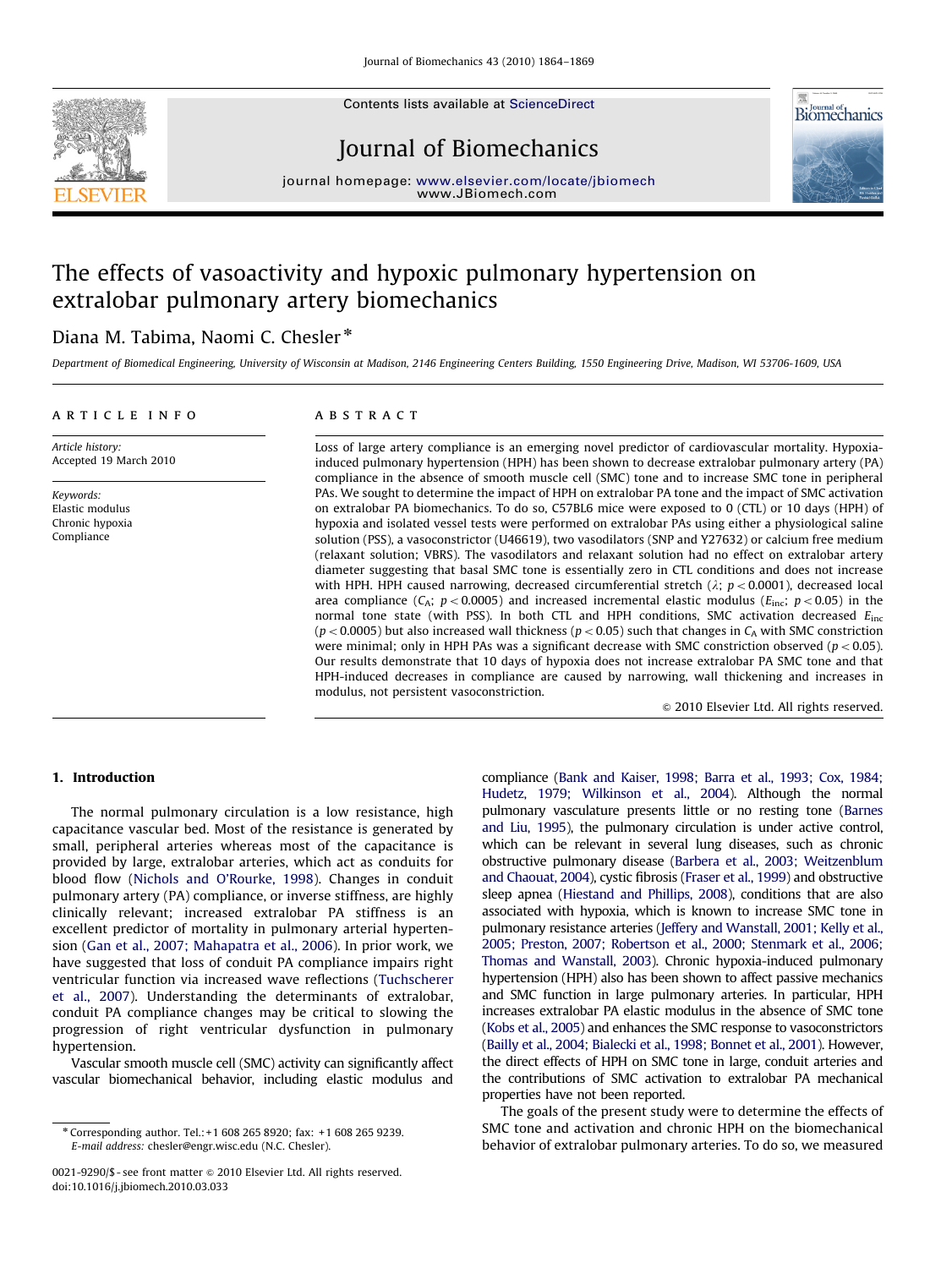pressure–diameter relationships for extralobar PAs harvested from control mice and those exposed to chronic hypoxia, treated with an isotonic saline solution, one vasoconstrictor, two vasodilators or a relaxant solution. We hypothesized that chronic hypoxia would increase circumferential elastic modulus as well as decrease local area compliance in normal SMC tone, dilated and relaxed states. We also hypothesized that the vessel response to the vasoconstrictor would be heightened after chronic hypoxia.

# 2. Methods and procedures

#### 2.1. Animal handling

Thirty-two male C57BL6/J mice, 8–10 weeks old at the time of euthanasia with an average weight of  $22.9\pm1.4$  g, were obtained from Jackson Laboratory (Bar Harbor, ME). Mice were exposed to 0 (CTL) or 10 days of hypoxia (HPH) in a hypobaric chamber (380 mmHg). The duration of hypoxia exposure was chosen based on previous experiments in which differences in extralobar PA biomechanics in the absence of SMC tone were not significant between 10 and 15 days of hypoxia [\(Kobs et al., 2005](#page-5-0)). Mice were euthanized with a lethal interperitoneal injection of 0.33 mg/g body weight pentobarbital solution, chosen because it does not affect pulmonary hemodynamics [\(Benumof, 1985; Kawahara et al., 2005](#page-4-0)). All protocols and procedures were approved by the University of Wisconsin Institutional Animal Care and Use Committee.

#### 2.2. Drugs

The vasodilators used were the nitric oxide donor SNP and the rho-kinase inhibitor Y27632 (Sigma Chemical, St. Louis, MO). Only the latter agent eliminates persistent hypoxic vasoconstriction in pulmonary resistance arteries [\(Nagaoka](#page-5-0) [et al., 2004; Wang et al., 2007; Wojciak-Stothard, 2008](#page-5-0)). The vasoconstrictor used was U46619, an analog of the endoperoxide prostaglandin  $H_2$  (Cayman Chemical, Ann Arbor, MI). Concentrations of drugs (below) are expressed as final molar concentration in the superfusate bath. The stock solution of SNP was freshly prepared the morning of experiments in PSS (NaCl 119, KCl 4.7, MgSO $_4$   $\cdot$  7H $_2$ O 1.17, CaCl $_2$   $\cdot$  2H $_2$ O 1.6, NaH $_2$ PO4 1.18, NaHCO $_3$  24, EDTA 0.03, Dextrose 5.5 mmol/L and pH 7.68  $+$  0.17). The stock solution of Y27632 was dissolved in distilled water and stored at  $-20$  °C until the day of the experiment. The stock solution of U46619 was dissolved in ethanol and then freshly diluted the morning of the experiments in PSS. Relaxant solution (Van Breemen's Relaxant PSS) was prepared by substituting 20 mM  $MgCl_2 \cdot 6H_2O$  in place of 1.6 mM  $CaCl_2 \cdot 2H_2O$  and adding 2 mM EGTA in PSS solution.

#### 2.3. Experimental setup

After euthanasia, the heart and lungs were excised. The left PA, excised between the pulmonary trunk and second pulmonary artery bifurcation and placed in PSS, was always used because it is longer and smaller in diameter than the right PA and thus end effects of mounting can more appropriately be ignored. PAs were then mounted in a vessel chamber (LSI; Burlington, VT) on 430 µm outer diameter cannula tubes to the same suture-to-suture, unstretched length (2.4 mm) and stretched 140% to approximate in vivo length based on prior imaging studies and to be consistent with other work [\(Kobs and Chesler, 2006\)](#page-5-0). The time delay between vessel harvest and vessel mounting was less than 25 min.

Immediately after mounting, vessels equilibrated to 37 °C in PSS perfusate and superfusate with a 15 mmHg transmural pressure for 60 min to permit recovery. The perfusate was aerated with an air– $CO<sub>2</sub>$  mixture to maintain the pH at 7.4 and supplied via a steady flow pump. Superfusate was continuously circulated at a rate of 15 mL/min. After equilibrium, wall thickness measurements were made at 10  $\times$ magnification (resolution =  $\pm$  1.0  $\mu$ m) at 5, 15, 30 and 60 mmHg using a video dimension analyzer ([Chesler et al., 2004; Kobs et al., 2005\)](#page-4-0). The pressure was then cycled ten times from 5 to 60 mmHg at 1 Hz for mechanical preconditioning. Immediately thereafter, either dose response or mechanical testing was performed. For both protocols, outer diameter was continuously measured at  $4 \times$  magnification (resolution =  $\pm$  2.0 µm). At the conclusion of experiments, wall thickness measurements were repeated to confirm accuracy and lack of plastic deformation.

#### 2.4. Dose response to Y27632, SNP and U46619

Dose response studies were conducted on arteries from 22 mice  $(n=11$  CTL,  $n=11$  HPH) randomly assigned to vasodilator (n=12) or vasoconstrictor (n=10) groups. Following the equilibrium period and preconditioning, the baseline diameter was determined at a pressure of 15 mmHg. Cumulative U46619, Y27632 and SNP  $(10^{-8}-10^{-3}$  M) concentration response curves were created

by increasing the drug superfusate concentration every 30 min or when the rate of change of vessel diameter was less than  $2 \mu m/min$ . For the vasodilator group, the superfusate bath was changed after Y27632 testing, replaced with fresh PSS and equilibrated until the original baseline diameter was obtained. Then, SNP dose response testing was performed. From the concentration response curves, the slope and drug concentrations that induced 50% of the maximum effect ( $EC_{50}$ ) were calculated.

The percent change in diameter was defined relative to the outer diameter (OD) with no drug treatment. The mean logarithmic concentration response curves to drugs were analyzed by fitting a sigmoidal (logistic) equation

$$
\Delta OD = \frac{\Delta OD_{\text{max}} \times [\text{drug concentration}]^{\gamma}}{[\text{drug concentration}]^{\gamma} + \text{EC}_{50}^{\gamma}}
$$
(1)

using non-linear regression to obtain a best fit  $\gamma$  value [\(Piamsomboon et al., 2007\)](#page-5-0). Contraction time was calculated as the time required for the arteries to reach 50% of the minimum diameter ( $\tau_{50}$ ) after exposure to U46619.

#### 2.5. Mechanical testing protocol

Mechanical tests were conducted on arteries from 10 mice ( $n=5$  CTL,  $n=5$ HPH). Following the equilibrium period and preconditioning, normal SMC tone state testing was performed; seven, 45-second steps were used with pressures of 10, 20, 30, 40, 50, 60 and 10 mmHg. The measurements during the final step to 10 mmHg were performed to verify the absence of plastic deformation. Each step was followed by a return to 5 mmHg for 10 times the pressure step duration (450 s) to eliminate viscoelastic effects [\(Lakes, 1998](#page-5-0)). Upstream and downstream luminal pressures, inner diameter, and left and right wall thicknesses were recorded. Then, U46619 was added to the superfusate to a concentration of  $4.5 \times 10^{-7}$  M (EC<sub>50</sub>). After vessel contraction reached a plateau (~30 min), five pressure steps of 10, 30, 40, 60 and 10 mmHg were used. The entire seven step sequence was not used to shorten the duration of constricted state testing. In preliminary studies at a constant pressure, mouse extralobar PAs treated with U46619 remained contracted for 120 min. Constricted state testing was completed within 65 min.

The superfusate was then replaced with fresh PSS (15 min) and circulated (at least 15 min). Once the vessels returned to baseline, Y27632 was added to the superfusate  $[1 \times 10^{-5}$  M] and after a subsequent 30 min equilibrium period, vessels were tested in the dilated state using the same five steps as in the constricted state. Thereafter, the superfusate was replaced with fresh PSS again and circulated. Once the vessels returned to the baseline diameter, a relaxant solution (Van Breemen's Relaxant PSS) was circulated for a minimum of 45 min before static testing with the full seven step sequence was performed.

Circumferential stretch  $(\lambda)$  was calculated as the ratio of pressure-dependent, deformed circumference ( $\pi$  OD) to baseline circumference in the normal tone state at a pressure of 5 mmHg ( $\pi$  OD<sub>5</sub>). Since PAs are prone to collapse at zero transmural pressure, which can damage the endothelium, we used a small but non-zero baseline pressure (5 mmHg) as the reference pressure.

Wall thickness (h) was calculated as a function of pressure assuming conservation of mass as in ([Faury et al., 1999](#page-4-0)). We used h measured at 60 mmHg as the reference because curvature effects reduce the precision of the transillumination-based measurement at low pressures.

Midwall stress and strain were calculated using the thin-walled assumption and Green's formulation for finite deformation, respectively, as

$$
\sigma_m = \frac{PR_m}{h} \text{ and } \varepsilon_m = \frac{1}{2} \left( \left( \frac{R_m}{R_{m5}} \right)^2 - 1 \right) \tag{2}
$$

where  $R_m$  is the midwall radius at pressure P and  $R_{m5}$  is the midwall radius at  $P=5$  mmHg in the normal tone state. The advantage of choosing the midwall stress and strain is that the no-load state can be used as the reference state instead of the zero-stress state ([Zhao et al., 2002\)](#page-5-0). The low and high strain moduli were determined from the slopes of best fit straight line segments to the low and high strain regions following established methods ([Orr et al., 1982](#page-5-0)); the strain at the intersection point of these lines was used to approximate the transition strain from the low strain region to the high strain region, which also represents the transition from elastin-dominant behavior to collagen-dominant behavior [\(Lammers et al., 2008\)](#page-5-0).

Circumferential incremental elastic modulus  $(E_{inc})$  was calculated from the pressure–diameter relationship using Hudetz's modification [\(Hudetz, 1979\)](#page-4-0) of Love's formulation of Young's modulus [\(Bergel, 1961](#page-4-0)) for an orthotropic vessel having a non-linear stress–strain relation

$$
E_{inc} = \frac{\Delta P}{\Delta OD} \cdot \frac{2ID^2 OD}{OD^2 - ID^2} + \frac{2POD^2}{OD^2 - ID^2}
$$
 (3)

where ID is the inner diameter, P is the pressure at the beginning of the change in pressure,  $\Delta P$  is the change in pressure between 10 and 30 mmHg, a physiologically relevant range for the mouse pulmonary vasculature [\(Schwenke et al., 2006](#page-5-0)), and  $AOD$  is the corresponding change in outer diameter. Finally, local area compliance  $(C_A)$  was calculated as the ratio of the cross-sectional area change to pressure change ([Westerhof et al., 2005](#page-5-0)) between 10 and 30 mmHg.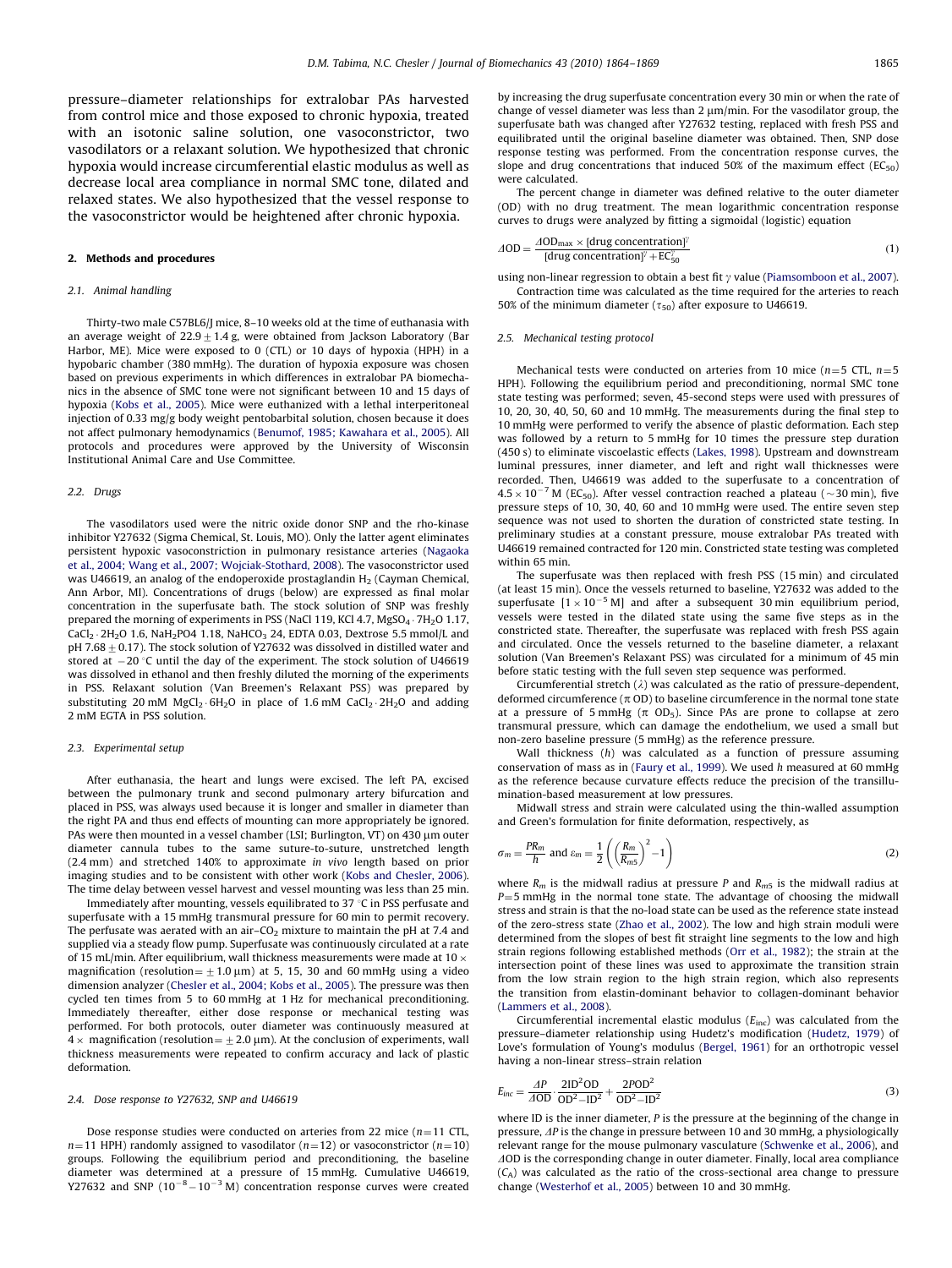#### <span id="page-2-0"></span>2.6. Statistics

Tukey multiple comparisons were used to compare circumferential vessel stretch in constricted, dilated and relaxed states to the normal state. The significance of differences in  $E_{inc}$  and  $C_A$  in response to SMC activation and HPH were assessed using a repeated measures analysis of variance (ANOVA). Values of  $p < 0.05$  were considered significant. All statistical analyses were performed using R software (Foundation for Statistical Computing, USA, version 2.6.2). Data are presented in terms of means  $\pm$  standard deviation. In addition, we quantified the accuracy of the measured variables  $(P, OD, and h)$  through total uncertainty. The total uncertainties in P, OD, and h for all the groups were less than the standard deviations (11%, 14% and 16%, respectively).

# 3. Results

#### 3.1. Dose response to Y27632, SNP and U46619

The Rho kinase inhibitor Y27632 and the nitric oxide donor SNP produced no significant change in PA diameter for the range of concentration studied in either the CTL or HPH group (Fig. 1). In contrast, the thromboxane  $A_2$  analog U46619 caused a significant and reversible reduction in lumen diameter (Fig. 1). The magnitude of the response was similar in CTL and HPH arteries (Fig. 1) but HPH arteries contracted significantly more rapidly than control arteries ( $p < 0.0001$ , Fig. 2).

# 3.2. Geometric changes

As measured in the normal tone state, HPH caused a significant increase in  $h$  ( $p < 0.005$ ; Fig. 3) and reduction in size: both outer and inner diameters measured at 60 mmHg decreased with HPH (OD: 1079  $\pm$  24 µm CTL vs. 938  $\pm$  38 µm HPH, p < 0.005 and ID:  $1047 \pm 28 \,\mu m$  CTL vs.  $872 \pm 27 \,\mu m$  HPH,  $p < 0.001$ ). Consequently, wall thickness to lumen ratio increased significantly with HPH (0.016  $\pm$  0.002 CTL vs. 0.038  $\pm$  0.008 HPH, p < 0.05).

### 3.3. Mechanical tests

With increase in pressure, circumferential stretch increased as expected for all conditions and groups ([Fig. 4](#page-3-0)). In CTL conditions, PAs stretched more in the normal tone state than in the constricted state at low pressure (10 mmHg,  $p < 0.005$ ) but



Fig. 1. Dose response curve for contraction to U46619 (squares) and dilation to Y27632 and SNP (circles and triangles, respectively) in CTL ( $\Box$ , $\Diamond$ , $\Delta$ ) and HPH  $(\blacksquare,\spadesuit,\spadesuit)$  extralobar PAs. No significant differences were evident between CTL and HPH for any drug or concentrations.



**Fig. 2.** Time at which the extralobar PAs reach 50% of the minimum diameter ( $\tau_{50}$ ) after exposure to U46619. Bars represent mean  $\pm$  standard deviation.  $A_{p}$  = 0.0005 vs. CTL. The time to contraction was dramatically shorter in HPH vessels.



Fig. 3. Wall thickness measured at 60 mmHg in the normal tone state.  $**p<0.005$ vs. CTL condition. An increase in wall thickness is an important contributor to HPH-induced loss of compliance.

there was no difference for the rest of the pressure range (30–60 mmHg). After exposure to hypoxia, PAs stretched more in the normal state than the constricted state at 10 ( $p < 0.05$ ) and 30 mmHg ( $p < 0.0005$ ).

No significant differences in stretch were evident between the normal and relaxed states for either CTL or HPH conditions ([Table 1](#page-3-0)).

For all conditions and groups, the typical "J"-shaped strainstiffening behavior was evident ([Fig. 5](#page-3-0)). As each vessel was referenced to the same initial diameter in the normal tone state regardless of its actual state, negative strains occurred in the constricted state. No significant differences in either low or high strain moduli between the normal and the dilated states were evident for either CTL or HPH conditions ([Table 2\)](#page-3-0). HPH increased low strain modulus in the normal tone state ( $p < 0.05$ ) and tended to increase the high strain modulus. Constriction decreased both low and high strain moduli for both CTL and HPH groups [\(Table 2\)](#page-3-0). HPH also decreased the strain at which the stress–strain curve transitioned to a steeper slope  $(0.69+0.20$  HPH vs.  $1.48+$ 0.24 CTL in a normal tone state,  $p < 0.005$ ).

 $E_{\text{inc}}$  increased significantly with HPH ( $p < 0.05$ ) and decreased with constriction [\(Fig. 6](#page-3-0)A) following the same pattern as the low and high strain midwall stress–strain moduli. No changes among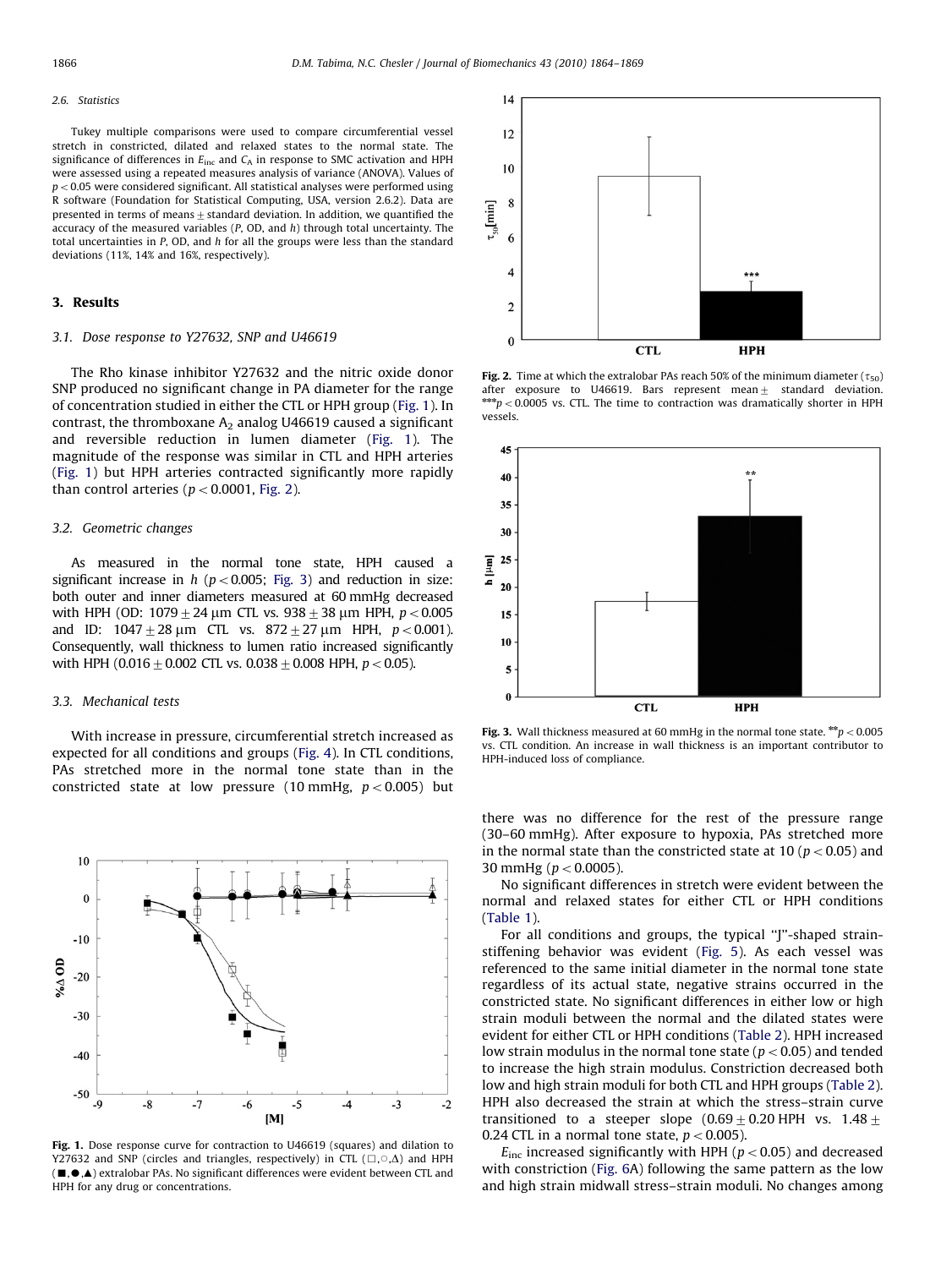<span id="page-3-0"></span>

Fig. 4. Pressure–stretch data. Normal tone (diamonds), constricted (squares) and dilated (circles) states in CTL ( $\Diamond$ , $\Box$ , $\Diamond$ ) and HPH ( $\blacklozenge$ , $\blacksquare$ , $\spadesuit$ ) extralobar PAs. Curve fits were based on a modification of Langewouters equation [\(Langewouters et al.,](#page-5-0) [1984](#page-5-0)):  $\lambda = a_1 \tan^{-1}(Pa_2)$  [solid line (normal), dashed line (constricted), dotted line (dilated)]. For CTL and HPH conditions, the largest difference in circumferential stretch between normal and constricted states occurred within a normal, physiological range of pressure of 10–30 mmHg.

#### Table 1

Circumferential stretch  $(\lambda)$  as a function of pressure for CTL and HPH extralobar PAs in normal tone (Normal) and relaxed (Relaxed) states. No significant differences were evident between normal and relaxed states.

|                                                     | <b>CTL</b>                                                                        |                                                                                   | <b>HPH</b>                                                                                   |                                                                                   |  |
|-----------------------------------------------------|-----------------------------------------------------------------------------------|-----------------------------------------------------------------------------------|----------------------------------------------------------------------------------------------|-----------------------------------------------------------------------------------|--|
|                                                     | <b>Normal</b>                                                                     | <b>Relaxed</b>                                                                    | <b>Normal</b>                                                                                | Relaxed                                                                           |  |
| 10 mmHg<br>30 mmHg<br>40 mmHg<br>60 mmHg<br>10 mmHg | $1.11 + 0.02$<br>$1.84 + 0.08$<br>$1.92 + 0.09$<br>$1.98 + 0.10$<br>$1.07 + 0.03$ | $1.10 + 0.02$<br>$1.81 + 0.09$<br>$1.90 + 0.09$<br>$1.96 + 0.10$<br>$1.08 + 0.04$ | $1.07 + 0.02*$<br>$1.43 + 0.06***$<br>$1.53 + 0.09***$<br>$1.60 + 0.08$ ***<br>$1.05 + 0.03$ | $1.10 + 0.01$<br>$1.48 + 0.07$<br>$1.56 + 0.08$<br>$1.62 + 0.08$<br>$1.07 + 0.05$ |  |

\*  $p < 0.05$  vs. CTL;<br>\*\*\*  $p < 0.0005$  vs. CTL.



Fig. 5. Midwall circumferential stress  $(\sigma_m)$ –strain  $(\Sigma_m)$  data. Normal tone (diamonds; solid line), constricted (squares; dashed line) and dilated (circles; dotted line) states in CTL ( $\Diamond$ , $\Box$ , $\Diamond$ ) and HPH ( $\blacklozenge$ ,  $\blacksquare$ , $\blacklozenge$ ) extralobar PAs. Note the decrease in strain with HPH over the same stress range.

normal, dilated and relaxed states were observed.  $C_A$  decreased with HPH ( $p < 0.0005$ ); in CTL PAs,  $C_A$  was not affected by SMC tone or activation but in the HPH PAs,  $C_A$  decreased with SMC constriction ( $p < 0.05$ ) (Fig. 6B).

#### Table 2

Low and high strain tangent moduli ( $E_{low}$  and  $E_{high}$ , respectively) of the midwall circumferential stress–strain curves for normal, constricted and dilated states of CTL and HPH extralobar PAs.

|                           | <b>CTL</b> |                                                                                                  |  | <b>HPH</b> |                            |  |
|---------------------------|------------|--------------------------------------------------------------------------------------------------|--|------------|----------------------------|--|
|                           |            | Normal Constricted Dilated                                                                       |  |            | Normal Constricted Dilated |  |
| $E_{\text{low}}$<br>(kPa) |            | $64+4$ $28+11$ <sup>†</sup> $60+13$ $92+18$ <sup>*</sup> $32+10$ <sup>†††</sup> $93+14$          |  |            |                            |  |
| $E_{\rm high}$<br>(kPa)   |            | $517 + 30$ $280 + 148$ <sup>†</sup> $581 + 188$ $543 + 113$ $157 + 67$ <sup>†††</sup> $597 + 47$ |  |            |                            |  |

 $*$   $p$  < 0.05 vs. CTL condition;

 $\uparrow p < 0.05$  vs. Normal;

 $p < 0.0005$  vs. Normal.



Fig. 6. (A) Circumferential incremental elastic modulus ( $E_{\text{inc}}$ ) and (B) local area compliance  $(C_A)$  from 10 to 30 mmHg for CTL and HPH extralobar PAs. (CTL—Normal);  $\mathcal{U}(CTL$ —Constricted);  $\mathcal{V}=(CTL$ —Dilated);  $\mathcal{V}=(HPH$ —Normal);  $\mathcal{V}$ (HPH—Constricted);  $\equiv$  (HPH—Dilated); \*p < 0.05 vs. CTL condition; \*\*\*p < 0.0005 vs. CTL condition;  $\phi$  = 0.05 vs. Normal state;  $\phi$  = 0.0005 vs. normal state. SMC constriction decreased  $E_{\text{inc}}$ , but also decreased diameter and increased wall thickness, such that  $C_A$  changes were only significant in HPH PAs.

#### 4. Discussion

The goals of this study were to determine the effects of SMC tone and activation and HPH on changes in biomechanical properties of mouse extralobar pulmonary arteries. Changes in response to flow, hormonal stimuli and neural stimuli were not considered. Our major findings were (1) that extralobar PAs have no appreciable SMC tone, even after 10 days of chronic hypoxia, (2) that the reduction in diameter of large, extralobar PAs caused by U46619 is significant in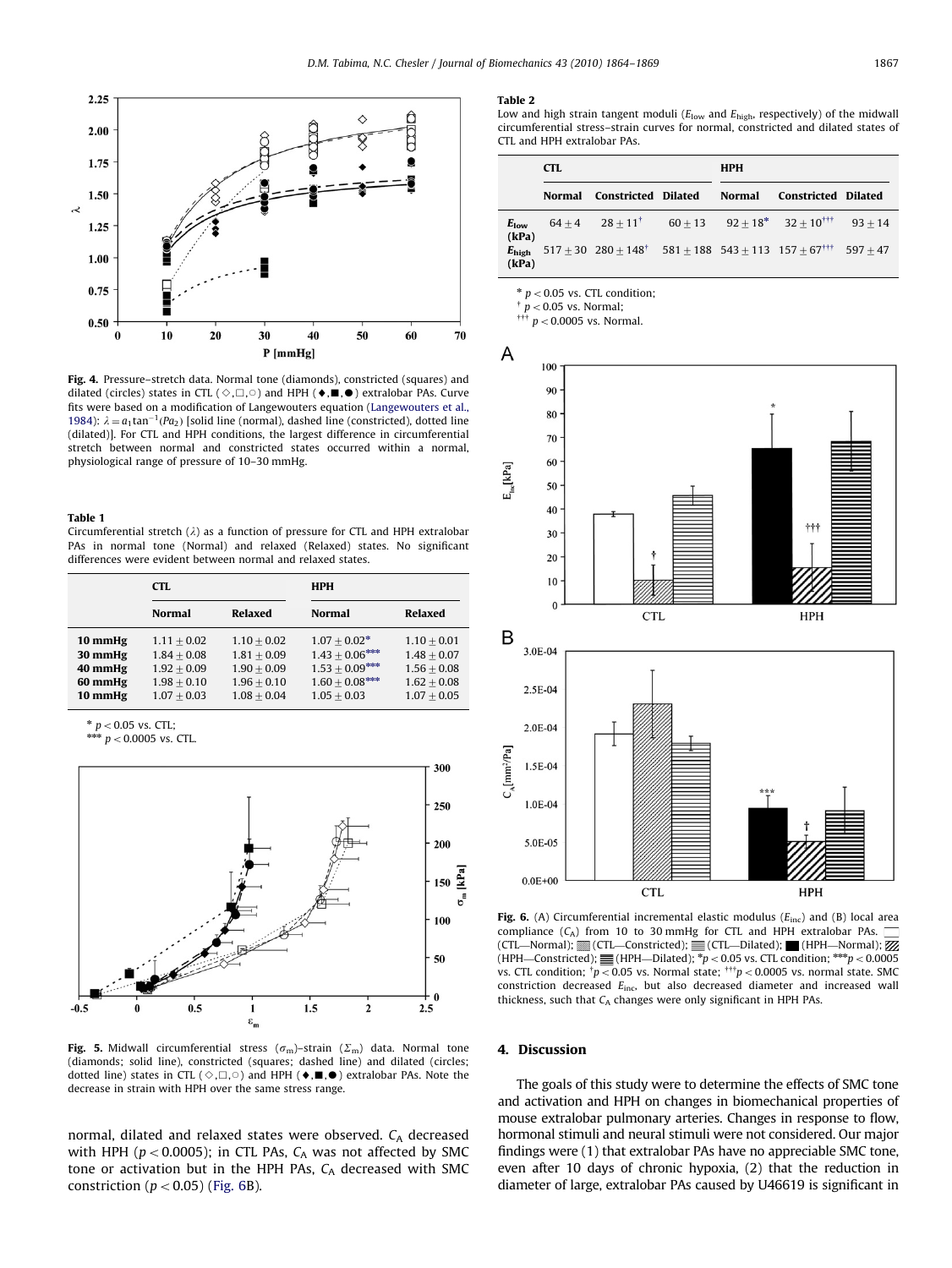<span id="page-4-0"></span>a physiological pressure range (10–30 mmHg) but not at higher pressures (40–60 mmHg) and (3) that PA biomechanics are significantly altered by HPH and vasoconstriction but not vasodilation or vasorelaxation. An important consequence of these findings is that HPH-induced loss of compliance is the result of arterial narrowing, increased wall thickness and increased elastic modulus, not persistent vasoconstriction.

Y27632 is one of the few vasodilators able to eliminate persistent hypoxic vasoconstriction in small pulmonary arteries (Barman, 2007; Fagan et al., 2004; Nagaoka et al., 2004). In rats exposed to 3–4 weeks of hypoxia, Y27632 caused rings of large pulmonary arteries to dilate, which suggests that HPH increased SMC tone ([Nagaoka et al., 2004](#page-5-0)). The shorter duration of hypoxia used in our study may explain the discrepancy. Interestingly, this would have to occur after other remodelling events such as wall thickening and changes in material properties.

The loss of efficacy of U46619 at higher pressures found here is consistent with results from [Ozaki et al. \(1998\)](#page-5-0), who found that intrapulmonary artery rings only increased wall tension with SMC activation for pressures of 30 mmHg or less. This is unlikely to be a time-dependent loss of efficacy since our dose response results agree with prior work showing a stable and reproducible constriction for 120 min at a constant load [\(Piamsomboon et al., 2007](#page-5-0)).

HPH has previously been shown to increase either the maximum response to U46619 or its potency (e.g.,  $EC_{50}$ ) in pulmonary arteries (Jeffery and Wanstall, 2001; Kelly et al., 2005), neither of which were found here. Jeffery and Wanstall found that the effect of U46619 was dependent on hypoxia duration and that adaptation can occur: the contractile response was increased after 1 week of hypoxia but returned to control levels after 4 weeks of hypoxia (Jeffery and Wanstall, 2001). The time to contraction, which was dramatically shorter in HPH vessels compared to CTL vessels ([Fig. 2](#page-2-0)), may reflect another aspect of hypoxia durationdependence. That is, the early effects of HPH on PA SMCs may produce a quicker response to vasoactive agents whereas the later effects result in an increased magnitude of the response.

The third main finding of this study is that HPH and vasoconstriction significantly alter PA biomechanics but vasodilation and vasorelaxation do not [\(Fig. 6,](#page-3-0) [Tables 1 and 2](#page-3-0)). In both CTL and HPH arteries, vasoconstriction decreased the incremental elastic modulus [\(Fig. 6](#page-3-0)) and the low and high strain moduli ([Table 2\)](#page-3-0). These decreases are likely due to reduced collagen fiber participation (Barra et al., 1993; Zanchi et al., 1998). The effect of vasoconstriction on local area compliance was modulated by HPH.

Certain limitations are present in this study. It has been previously reported that in vitro measurements may differ considerably from in situ and in vivo measurements of internal diameter [\(Zanchi et al., 1998](#page-5-0)). However, the difference we found between CTL and HPH diameters should be unaffected. In addition, residual stresses have been found to exist in rat main PAs (Fung and Liu, 1991); future investigations into the effects of HPH on residual stresses in mouse extralobar PAs are warranted. Finally, we cannot discern which changes in arterial mechanics and SMC reactivity were caused by chronic hypoxia itself and which were caused by the chronic hypoxia-induced hypertension.

In summary, independent of SMC tone, 10 days of chronic hypoxia caused narrowing and stiffening of large, extrapulmonary, conduit arteries, which may be important factors in the development of right ventricular failure in pulmonary hypertension.

### Conflict of interest statement

We, M. Diana, M. Tabima and Naomi C. Chesler, declare that we have no personal relationships with other people or organizations that could inappropriately influence the results presented in the manuscript titled ''The effects of vasoactivity and hypoxic pulmonary hypertension on extralobar pulmonary artery biomechanics''.

# Acknowledgements

The present study was supported in part by DNP-Fulbright-Colciencias program and Universidad de los Andes-Colombia (DMT), the Belgium-Luxembourg Fulbright Scholar Program (NCC) and National Institutes of Health Grants R01HL086939 (NCC) and 1UL1RR025011 (from the Clinical and Translational Science Award program of the National Center for Research Resources).

# References

- Bailly, K., Ridley, A.J., Hall, S.M., Haworth, S.G., 2004. RhoA activation by hypoxia in pulmonary arterial smooth muscle cells is age and site specific. Circulation Research 10, 1383–1391.
- Bank, A.J., Kaiser, D.R., 1998. Smooth muscle relaxation: effects on arterial compliance, distensibility, elastic modulus, and pulse wave velocity. Hypertension 2, 356–359.
- Barbera, J.A., Peinado, V.I., Santos, S., 2003. Pulmonary hypertension in chronic obstructive pulmonary disease. The European Respiratory Journal: Official Journal of the European Society for Clinical Respiratory Physiology 5, 892–905.
- Barman, S.A., 2007. Vasoconstrictor effect of endothelin-1 on hypertensive pulmonary arterial smooth muscle involves Rho-kinase and protein kinase C. American Journal of Physiology. Lung Cellular and Molecular Physiology 2,  $I472 - I479$
- Barnes, P.J., Liu, S.F., 1995. Regulation of pulmonary vascular tone. Pharmacological Reviews 1, 87–131.
- Barra, J.G., Armentano, R.L., Levenson, J., Fischer, E.I., Pichel, R.H., Simon, A., 1993. Assessment of smooth muscle contribution to descending thoracic aortic elastic mechanics in conscious dogs. Circulation Research 6, 1040–1050.
- Benumof, J.L., 1985. One-lung ventilation and hypoxic pulmonary vasoconstriction: implications for anesthetic management. Anesthesia and Analgesia 8, 821–833.
- Bergel, D.H., 1961. The static elastic properties of the arterial wall. The Journal of Physiology 3, 445–457.
- Bialecki, R.A., Fisher, C.S., Murdoch, W.W., Barthlow, H.G., Stow, R.B., Mallamaci, M., Rumsey, W., 1998. Hypoxic exposure time dependently modulates endothelin-induced contraction of pulmonary artery smooth muscle. The American Journal of Physiology 4 (Part 1), L552–L559.
- Bonnet, S., Belus, A., Hyvelin, J.M., Roux, E., Marthan, R., Savineau, J.P., 2001. Effect of chronic hypoxia on agonist-induced tone and calcium signaling in rat pulmonary artery. American Journal of Physiology. Lung Cellular and Molecular Physiology 1, L193–L201.
- Chesler, N.C., Thompson-Figueroa, J., Millburne, K., 2004. Measurements of mouse pulmonary artery biomechanics. Journal of Biomechanical Engineering 2, 309–314.
- Cox, R.H., 1984. Viscoelastic properties of canine pulmonary arteries. The American Journal of Physiology 1 (Part 2), H90–H96.
- Fagan, K.A., Oka, M., Bauer, N.R., Gebb, S.A., Ivy, D.D., Morris, K.G., McMurtry, I.F., 2004. Attenuation of acute hypoxic pulmonary vasoconstriction and hypoxic pulmonary hypertension in mice by inhibition of Rho-kinase. American Journal of Physiology. Lung Cellular and Molecular Physiology 4, L656–L664.
- Faury, G., Maher, G.M., Li, D.Y., Keating, M.T., Mecham, R.P., Boyle, W.A., 1999. Relation between outer and luminal diameter in cannulated arteries. The American Journal of Physiology 5 (Part 2), H1745–H1753.
- Fraser, K.L., Tullis, D.E., Sasson, Z., Hyland, R.H., Thornley, K.S., Hanly, P.J., 1999. Pulmonary hypertension and cardiac function in adult cystic fibrosis: role of hypoxemia. Chest 5, 1321–1328.
- Fung, Y.C., Liu, S.Q., 1991. Changes of zero-stress state of rat pulmonary arteries in hypoxic hypertension. Journal of Applied Physiology (Bethesda, Md.: 1985) 6, 2455–2470.
- Gan, C.T., Lankhaar, J.W., Westerhof, N., Marcus, J.T., Becker, A., Twisk, J.W., Boonstra, A., Postmus, P.E., Vonk-Noordegraaf, A., 2007. Noninvasively assessed pulmonary artery stiffness predicts mortality in pulmonary arterial hypertension. Chest 6, 1906–1912.
- Hiestand, D., Phillips, B., 2008. The overlap syndrome: chronic obstructive pulmonary disease and obstructive sleep apnea. Critical Care Clinics 3, 551–563 vii.
- Hudetz, A.G., 1979. Incremental elastic modulus for orthotropic incompressible arteries. Journal of Biomechanics 9, 651–655.
- Jeffery, T.K., Wanstall, J.C., 2001. Comparison of pulmonary vascular function and structure in early and established hypoxic pulmonary hypertension in rats. Canadian Journal of Physiology and Pharmacology 3, 227–237.
- Kawahara, Y., Tanonaka, K., Daicho, T., Nawa, M., Oikawa, R., Nasa, Y., Takeo, S., 2005. Preferable anesthetic conditions for echocardiographic determination of murine cardiac function. Journal of Pharmacological Sciences 1, 95–104.